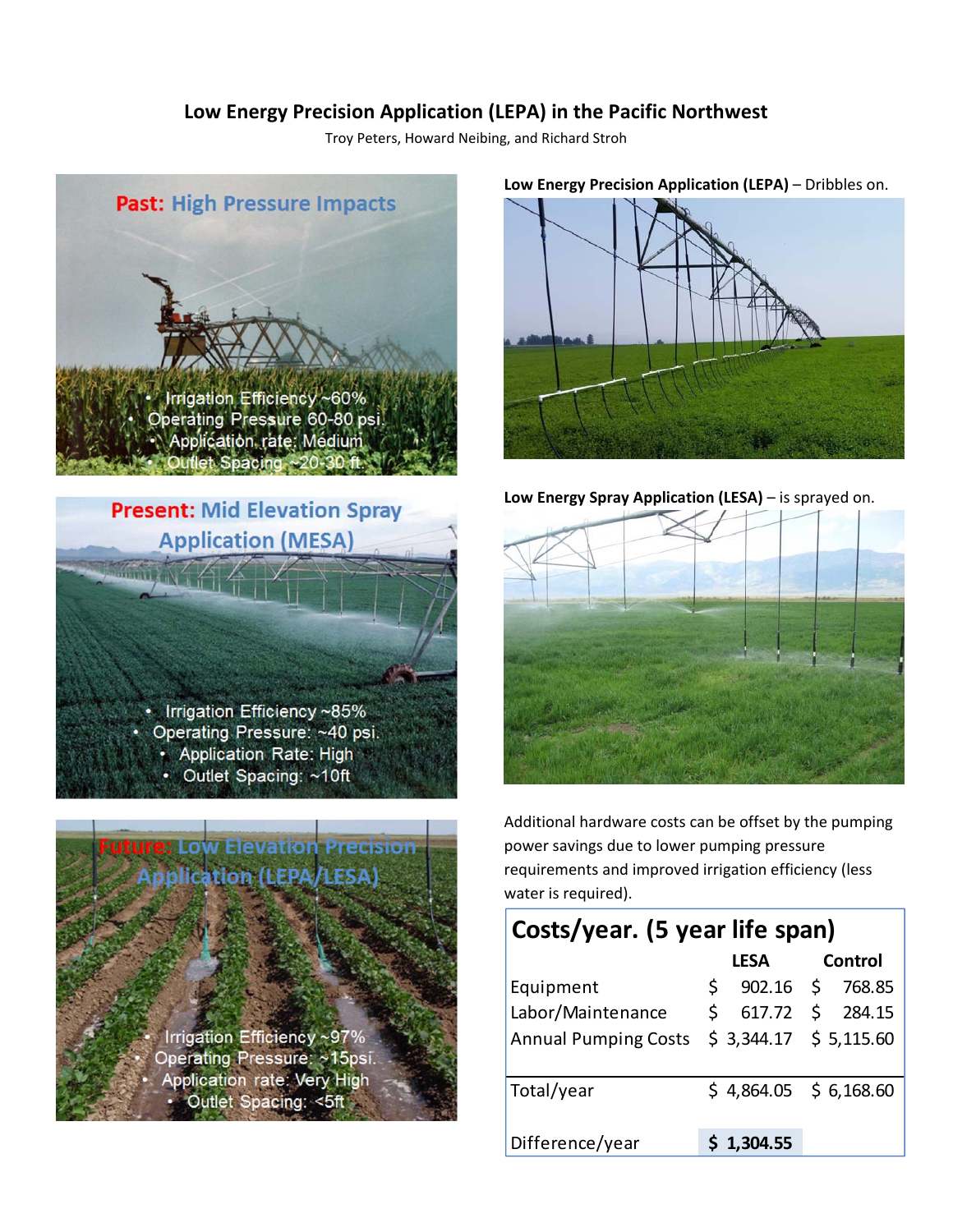LESA gives less time for water to infiltrate into the soil. Therefore it may not be suitable to tight soils or steep slopes where infiltration and runoff can be an issue.



Inadequate outlet spacing can be overcome with simple attachments and large hose clamps.



Double goosenecks and truss‐rod hose slings also decrease drop spacing.



Double Goosenecks and truss‐rod hose slings spread the water out to help offset shorter infiltration times.



The sprinkler head can irrigate below the top of the canopy without problems. However, it can limit the ability to chemigate.



LESA worked well in corn. The narrow spacing eliminates typical uniformity issues on wider spacings due to the canopy disrupting the application pattern. It didn't hang up too much in the canopy. No need to plant in a circle.